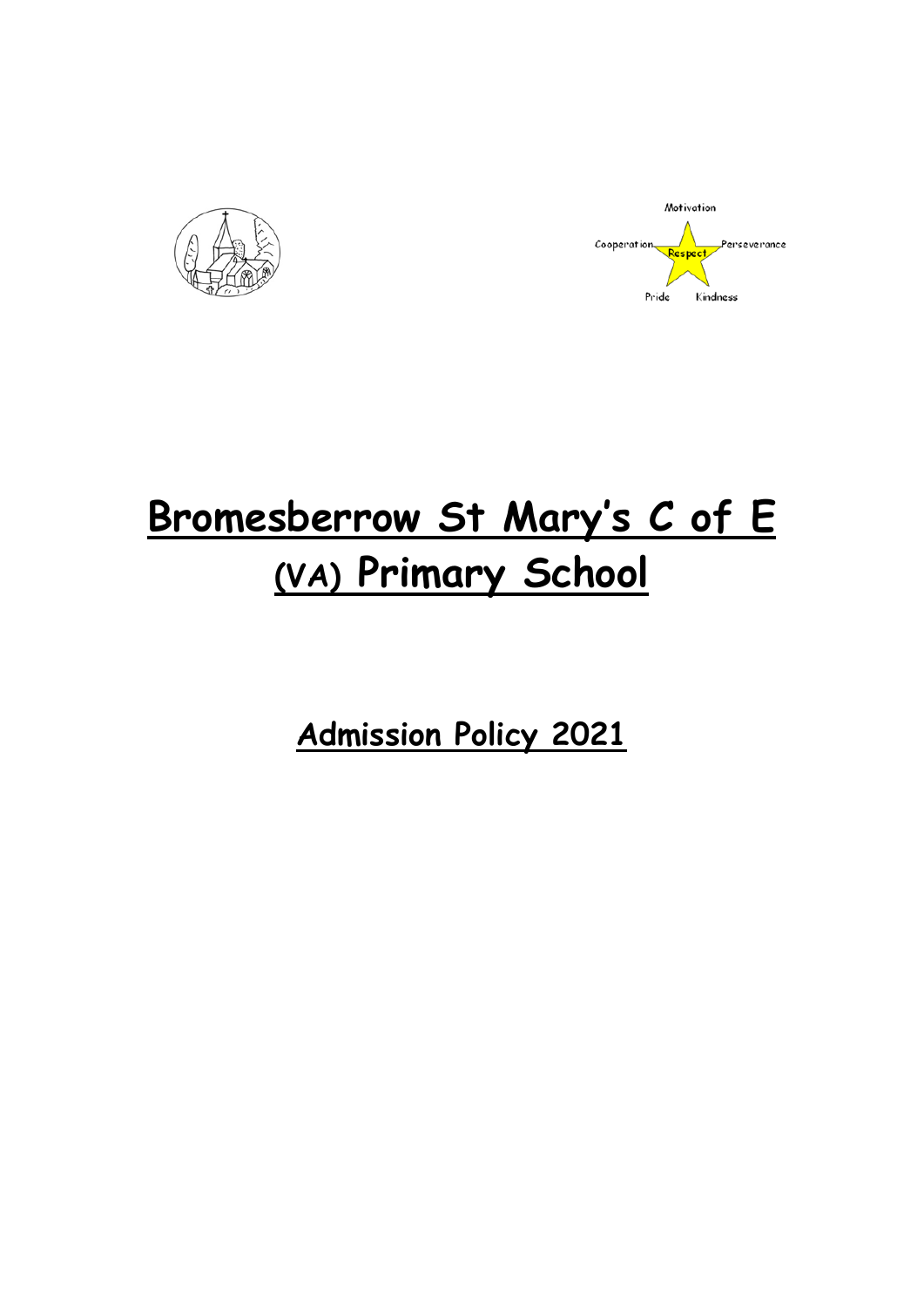## **BROMESBERROW ST MARY'S C OF E PRIMARY SCHOOL**

## **GOVERNORS' POLICY ON ADMISSIONS, 2021**

The Governors have set the Indicated Admission Number at 8.

## **ADMISSIONS CRITERIA 2021**

Where the number of applications for admission exceed the number of places available, the following criteria will be applied in the order set out below to decide which children to admit.

1. Children in Public Care

A 'looked after child' ( 1 ) or a child who was previously looked after but immediately after being looked after became subject to an adoption( 2 ) child arrangements order (residency order) ( 3 ) or special guardianship order ( 4) .

(1) A 'looked after child' is a child who is (a) in the care of a local authority, or (b) being provided with accommodation by a local authority in the exercise of their social services functions (see the definition in Section 22(1) of the Children Act 1989) at the time of making an application to a school. In Gloucestershire, such children are referred to as Children in Care.

(2) This includes children who were adopted under the Adoption Act 1976 (see section 12 adoption orders) and children who were adopted under the Adoption and Childrens Act 2002 (see section 46 adoption orders).

(3) Under the provisions of section 12 of the Children and Families Act 2014, which amend section 8 of the Children Act 1989, residence orders have now been replaced by child arrangements orders.

(4) See Section 14A of the Children Act 1989 which defines a 'special guardianship order' as an order appointing one or more individuals to be a child's special guardian (or special guardians).

2. The admission criteria for Bromesberrow St Marys C of E Primary School offers a higher priority for children with siblings who will be attending the school when the applicant child is admitted. For this purpose, sibling refers to brother or sister, half brother or sister, adopted brother or sister, step brother or sister, or the child of the parent/carer's partner as well as children who are brought together as a family by a same sex civil partnership. In every case, the child must be living in the same family unit at the same address, at the time of application.